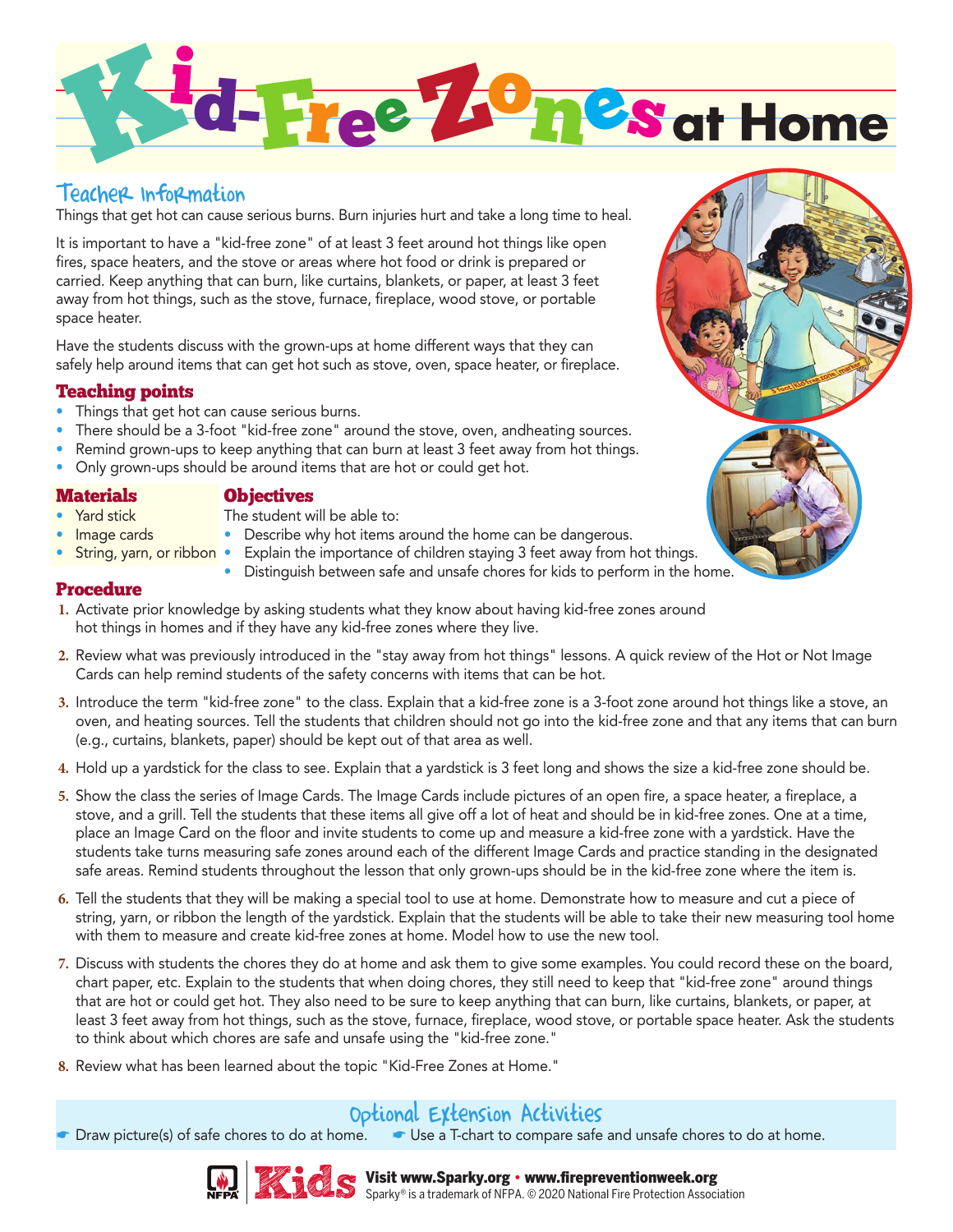## Dear Family,

Our class is learning about fire safety. Today we learned about "Kid-Free Zones at Home." Your child learned that there should be a 3-foot "kid-free zone" around the stove, oven, and other things that could get hot. We also learned that only grown-ups should be around items that are hot or could get hot. It is important to remember that when children are helping with chores around the home that they keep that "kid-free zone" around items that are hot or could get hot.

Please talk to your child about the importance of keeping that "kid-free zone" away from things that could get hot.

Together we can keep your family safe from fire.

\_\_\_\_\_\_\_\_\_\_\_\_\_\_\_\_\_\_\_\_\_\_\_\_\_\_\_\_\_\_\_\_\_\_\_\_\_\_\_\_\_\_\_

Sincerely,

## Family Fire Safety Activity

Use the new measuring tool that your child made in class today and as a family, walk around inside and outside of the home and identify things that are hot or could get hot. Identify and create kid-free zones by using the measuring tool.

Now that everyone is aware of kid-free safe zones in the home, discuss family chores that need to be done. Use the chore chart to list the chores and write each family member's initials next to the chores he or she can safely complete. Think about the 3-foot kid-free zone when assigning chores.